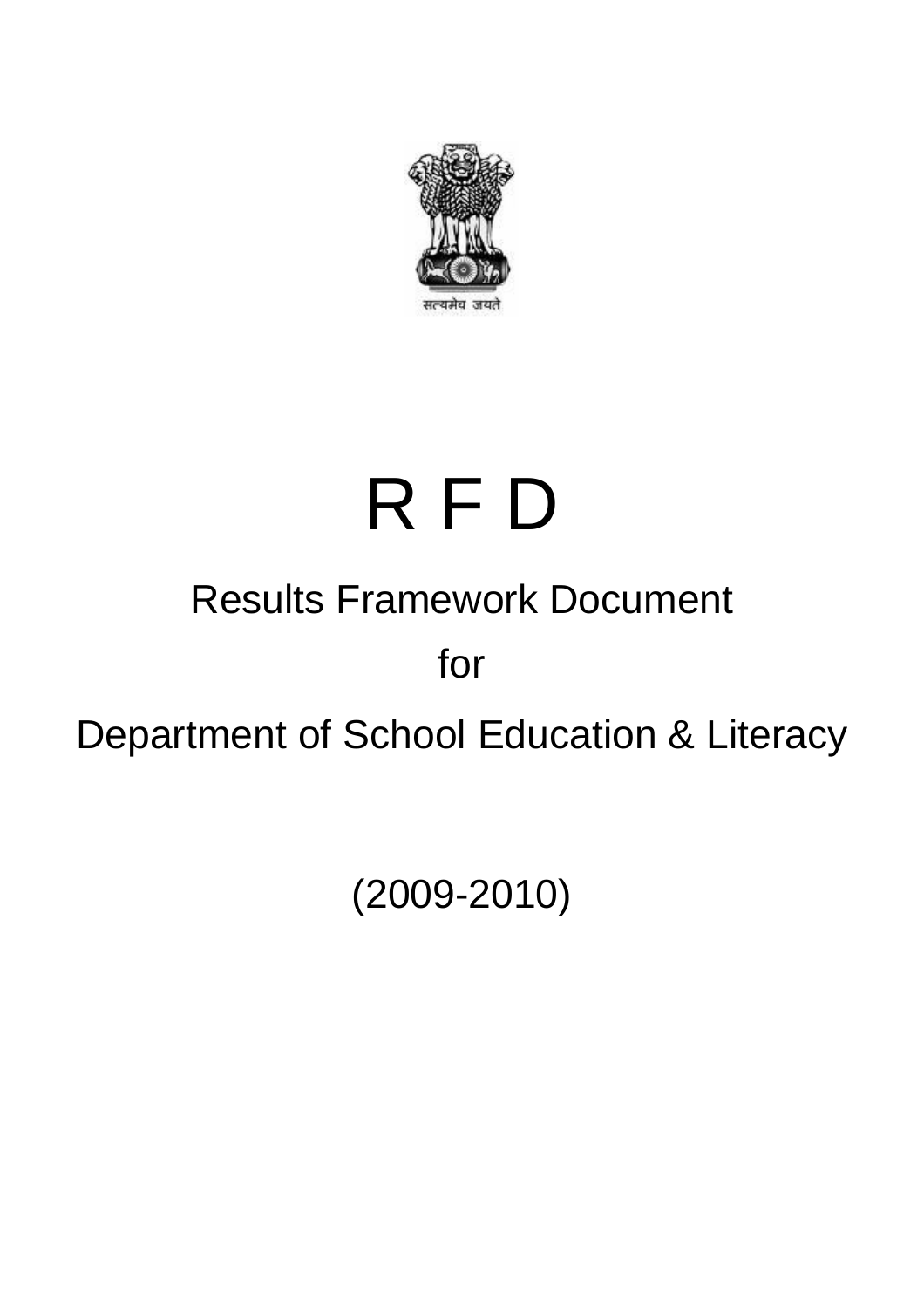#### Section 1: Vision, Mission, Objectives and Functions

#### Vision

To ensure education of equitable quality for all to fully harness the nation's human

#### **Mission**

Reinforce the national and integrative character of education in partnership with States/UTs.

b. Improve quality and standards of school education and literacy towards building a society committed to Constitutional values.

- c. Provide free and compulsory quality education to all children at elementary level.
- d. Universalise opportunities for quality secondary education.
- e. Establish a fully literate society.

#### **Objectives**

- 1 i) Access: Expansion of quality school education.
- 2 ii) Equity: Inclusion of disadvantaged groups and weaker sections
- 3 iii) Quality: Improving standards of education.
- 4 iv) Policy, institutional and systemic reforms.

#### **Functions**

- i) To formulate and implement policies and programmes for elementary education, secondary education, literacy and continuing education for adults 1
- ii) To set up programmatic structures for administration, fund devolution and monitoring of schemes and programmes of the Department  $\overline{2}$
- iii) To develop mechanisms for coordination, consultation and monitoring of performance of the State/UT Governments in respect of the various programmes and schemes of the Department 3
- 4 iv) To fulfil international commitments relating to Education For All (EFA) and Millennium Development Goals (MDG)
- v) To monitor the functioning of subordinate/autonomous bodies/organizations: Directorate of Adult Education, Kendriya Vidyalaya Sangathan, Navodaya Vidyalaya Samiti, Central Board of Secondary Education, National Institute of Open Schooling, Central Tibetan School Administration, National Council for Teacher Education, National Bal Bhawan and the National Council for Educational Research and Training 5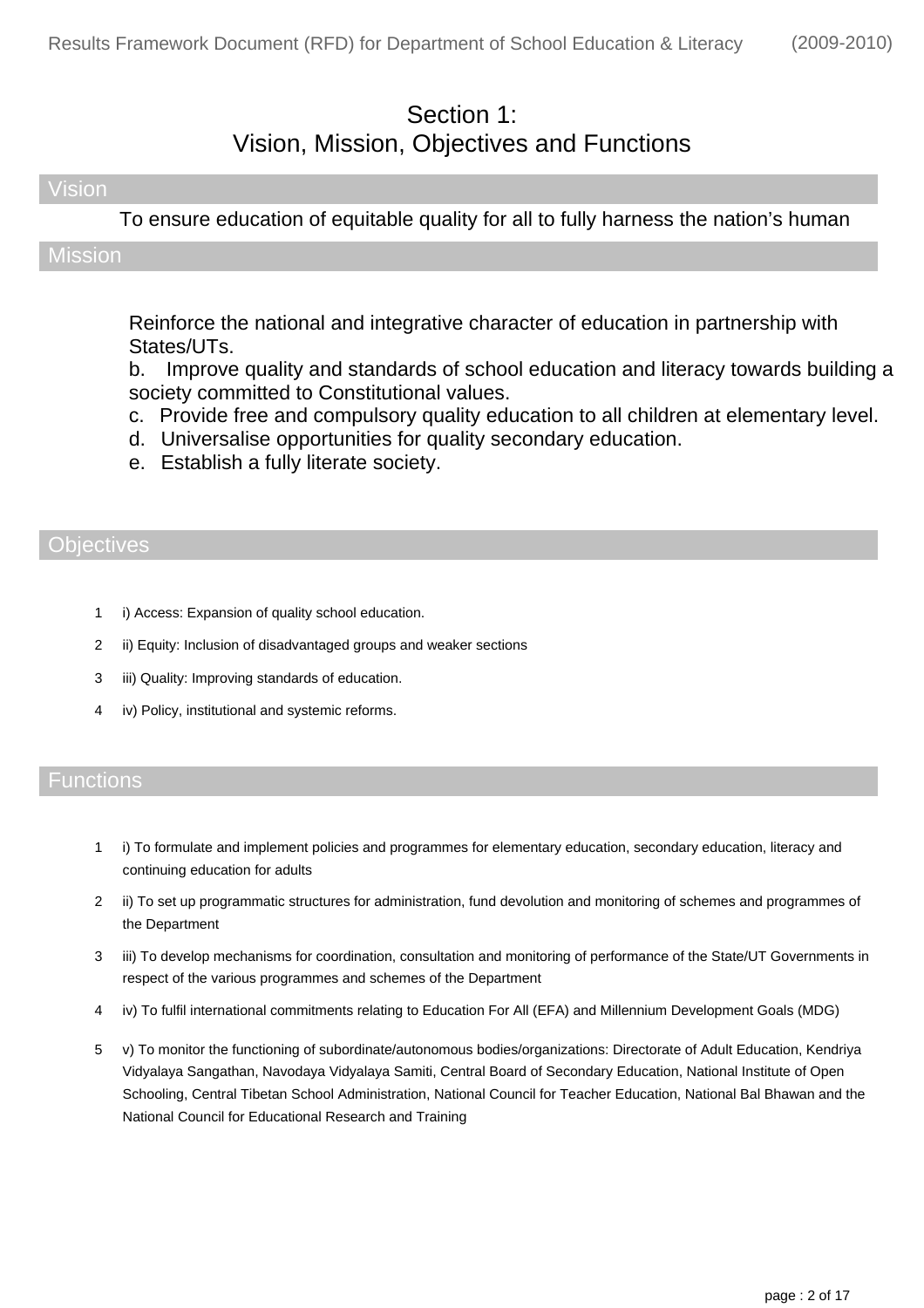| Column 1                                                               | Column <sub>2</sub> | Column 3                                                   | Column 4                                                                                                     |                                             | Column5 |                         |             | Column 6 |          |                |  |  |  |  |
|------------------------------------------------------------------------|---------------------|------------------------------------------------------------|--------------------------------------------------------------------------------------------------------------|---------------------------------------------|---------|-------------------------|-------------|----------|----------|----------------|--|--|--|--|
|                                                                        |                     |                                                            |                                                                                                              |                                             |         | Target / Criteria Value |             |          |          |                |  |  |  |  |
| Objective                                                              | Weight              | Action                                                     | <b>Success Indicator</b>                                                                                     | Unit                                        | Weight  | Excellent               | VeryGood    | Good     | Fair     | Poor           |  |  |  |  |
|                                                                        |                     |                                                            |                                                                                                              |                                             |         | 100%                    | 90%         | 80%      | 70%      | 60%            |  |  |  |  |
| i) Access: Expansion of quality school<br>education.                   | 20.00               | Opening of schools / centres.                              | i) Opening primary schools                                                                                   | No. of<br>Schools                           | 4.000   | 1000                    | 900         | 800      | 700      | 600            |  |  |  |  |
|                                                                        |                     |                                                            | ii) Opening upper primary<br>schools                                                                         | no. of<br>schools                           | 4.000   | 1000                    | 900         | 800      | 700      | 600            |  |  |  |  |
|                                                                        |                     |                                                            | iii) Approval of new<br>secondary schools.                                                                   | no. of<br>schools                           | 4.000   | 700                     | 630         | 560      | 490      | 420            |  |  |  |  |
|                                                                        |                     | Opening / upgradation of Adult<br><b>Education Centres</b> | Setting up of new Adult<br><b>Education Centres</b>                                                          | no. of AE<br>centres                        | 1.000   | 20                      | 15          | 10       | 5        | $\overline{2}$ |  |  |  |  |
|                                                                        |                     |                                                            | Improvement / Upgradation<br>of Adult Education Centres                                                      | no. of AE<br>centres                        | 2.000   | 980                     | 700         | 500      | 300      | 100            |  |  |  |  |
|                                                                        |                     | Improvement of infrastructure                              | Construction of additional<br>classrooms (elementary)                                                        | No. of<br>Classroo<br>ms                    | 3.000   | 25000                   | 22500       | 20000    | 17500    | 15000          |  |  |  |  |
|                                                                        |                     |                                                            | Approval of kitchen-cum-<br>stores (elementary schools).                                                     | No. of<br>Kitchen-<br>cum-<br><b>Stores</b> | 2.000   | 50000                   | 45000       | 40000    | 35000    | 30000          |  |  |  |  |
| 2 ii) Equity: Inclusion of disadvantaged groups<br>and weaker sections | 20.00               | Inclusive education for children<br>with special needs     | Approval for making Govt. &<br>Govt. aided secondary &<br>higher secondary schools<br>inclusive for disabled | No. of<br>Schools                           | 3.000   | 500                     | 450         | 400      | 350      | 300            |  |  |  |  |
|                                                                        |                     |                                                            | Approval for providing<br>inclusive education to<br>disabled children at                                     | No. of<br>Children<br>covered               | 4.000   | 15000                   | 13500       | 12000    | 10500    | 9000           |  |  |  |  |
|                                                                        |                     | Girls' Education                                           | % of girls enrolled in KGBV<br>against total KGBV capacity                                                   | % Girls                                     | 0.000   | $\Omega$                | $\mathbf 0$ | $\Omega$ | $\Omega$ | $\Omega$       |  |  |  |  |
|                                                                        |                     |                                                            | Approval of girls hostels at<br>secondary level                                                              | No. of<br>hostels                           | 3.000   | 50                      | 45          | 40       | 35       | 30             |  |  |  |  |
|                                                                        |                     | Provision of Mid Day Meal to<br>Children                   | Approval of funds for State<br>Governments and FCI                                                           | Rs. in<br>crores                            | 3.000   | 1000                    | 900         | 800      | 700      | 600            |  |  |  |  |
|                                                                        |                     | Increased coverage of women<br>under Saakshar Bharat       | Sanction of programme in<br>low female literacy districts                                                    | Number<br>of<br>districts                   | 4.000   | 50                      | 40          | 30       | 20       | 10             |  |  |  |  |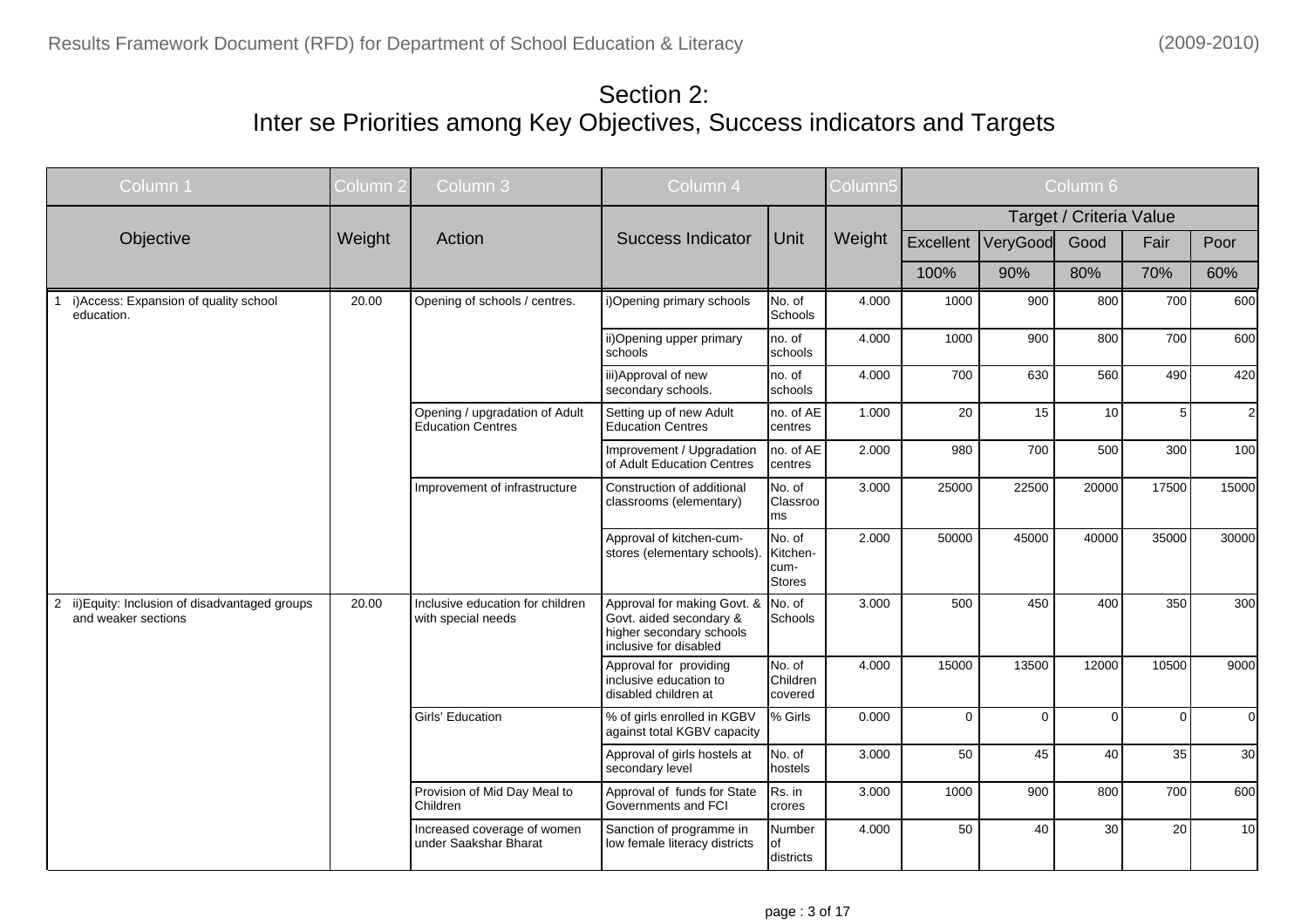| Column 1                                          | Column 2 | Column 3                                                                                                                                                  | Column 4                                                                                                            |                                  | Column5 |                |                | Column 6                |           |                |  |  |  |  |
|---------------------------------------------------|----------|-----------------------------------------------------------------------------------------------------------------------------------------------------------|---------------------------------------------------------------------------------------------------------------------|----------------------------------|---------|----------------|----------------|-------------------------|-----------|----------------|--|--|--|--|
|                                                   |          |                                                                                                                                                           |                                                                                                                     |                                  |         |                |                | Target / Criteria Value |           |                |  |  |  |  |
| Objective                                         | Weight   | Action                                                                                                                                                    | <b>Success Indicator</b>                                                                                            | Unit                             | Weight  | Excellent      | VeryGood       | Good                    | Fair      | Poor           |  |  |  |  |
|                                                   |          |                                                                                                                                                           |                                                                                                                     |                                  |         | 100%           | 90%            | 80%                     | 70%       | 60%            |  |  |  |  |
|                                                   |          |                                                                                                                                                           | Identification of adult<br>learners                                                                                 | Number<br>оf<br>learners         | 3.000   | 1000000        | 800000         | 600000                  | 400000    | 200000         |  |  |  |  |
| 3 iii) Quality: Improving standards of education. | 30.00    | 1 Additional teachers at<br>elementary level                                                                                                              | <b>Recruitment of Teachers</b><br>under SSA                                                                         | No. of<br>Teacher                | 5.001   | 5000           | 4500           | 4000                    | 3500      | 3000           |  |  |  |  |
|                                                   |          | 2 In-service teacher training                                                                                                                             | No. of elementary teachers<br>trained                                                                               | No. of<br>Teacher                | 3.000   | 100000         | 90000          | 80000                   | 70000     | 60000          |  |  |  |  |
|                                                   |          |                                                                                                                                                           | Training of Principals of<br>CBSE schools for<br>Continuous and<br>Comprehensive Evaluation                         | No. of<br>Principal<br>s trained | 3.999   | 300            | 270            | 240                     | 210       | 180            |  |  |  |  |
|                                                   |          |                                                                                                                                                           | Training / orientation of key<br>resource persons / master<br>trainers / literacy managers<br>(PRIs) under Saakshar | ln.<br>numbers                   | 1.998   | 1000           | 800            | 600                     | 400       | 200            |  |  |  |  |
|                                                   |          | 3 Pre-service teacher training                                                                                                                            | Release of funds to Govt.<br>teacher training Institutes.                                                           | Rs. In<br>Crore <sub>0</sub>     | 3.000   | 40             | 36             | 32                      | 28        | 24             |  |  |  |  |
|                                                   |          | Formulating a plan for<br>undertaking survey of learning<br>outcomes at secondary stage                                                                   | Preparation of Approach<br>Paper                                                                                    | Date                             | 3.000   | 15.3.2010      | 20.3.2010      | 23.3.2010               | 27.3.2010 | 31.3.2010      |  |  |  |  |
|                                                   |          | Scheme for accrediting CBSE<br>affiliated schools                                                                                                         | Finalizing standards for<br>accrediting                                                                             | Date                             | 1.998   | 28.2.2010      | 15.3.2010      | 23.3.2010               | 27.3.2010 | 31.3.2010      |  |  |  |  |
|                                                   |          |                                                                                                                                                           | Finalizing criteria for<br>accrediting agencies                                                                     | Date                             | 2.001   | 28.2.2010      | 15.3.2010      | 23.3.2010               | 27.3.2010 | 31.3.2010      |  |  |  |  |
|                                                   |          | Development of prototype /<br>exemplar teaching learning                                                                                                  | Approval of prototype of<br>quality assured primers                                                                 | Number<br>of States              | 2.001   | 9              | $\overline{7}$ | $5^{\circ}$             | 3         | $\overline{2}$ |  |  |  |  |
|                                                   |          |                                                                                                                                                           | Approval for new State<br>Resources Centres(SRCs)                                                                   | Number<br>of SRCs                | 2.001   | 4              | 3              | $\overline{2}$          | 1         | $\Omega$       |  |  |  |  |
|                                                   |          |                                                                                                                                                           | Approval for upgradation of<br><b>State Resource Centres</b>                                                        | Number<br>of SRCs                | 2.001   | $\overline{2}$ | 1              | $\Omega$                | $\Omega$  | $\Omega$       |  |  |  |  |
| 4 iv) Policy, institutional and systemic reforms. | 25.00    | Legislative Measures :<br>Amendment to the Right of<br>Children to Free and Compulsory<br>Education Act, 2009 to include<br>children with disabilities in | Introduction of Amendment<br><b>Bill in Parliament</b>                                                              | Date                             | 3.000   | 15.3.2010      | 20.3.2010      | 23.3.2010               | 27.3.2010 | 31.3.2010      |  |  |  |  |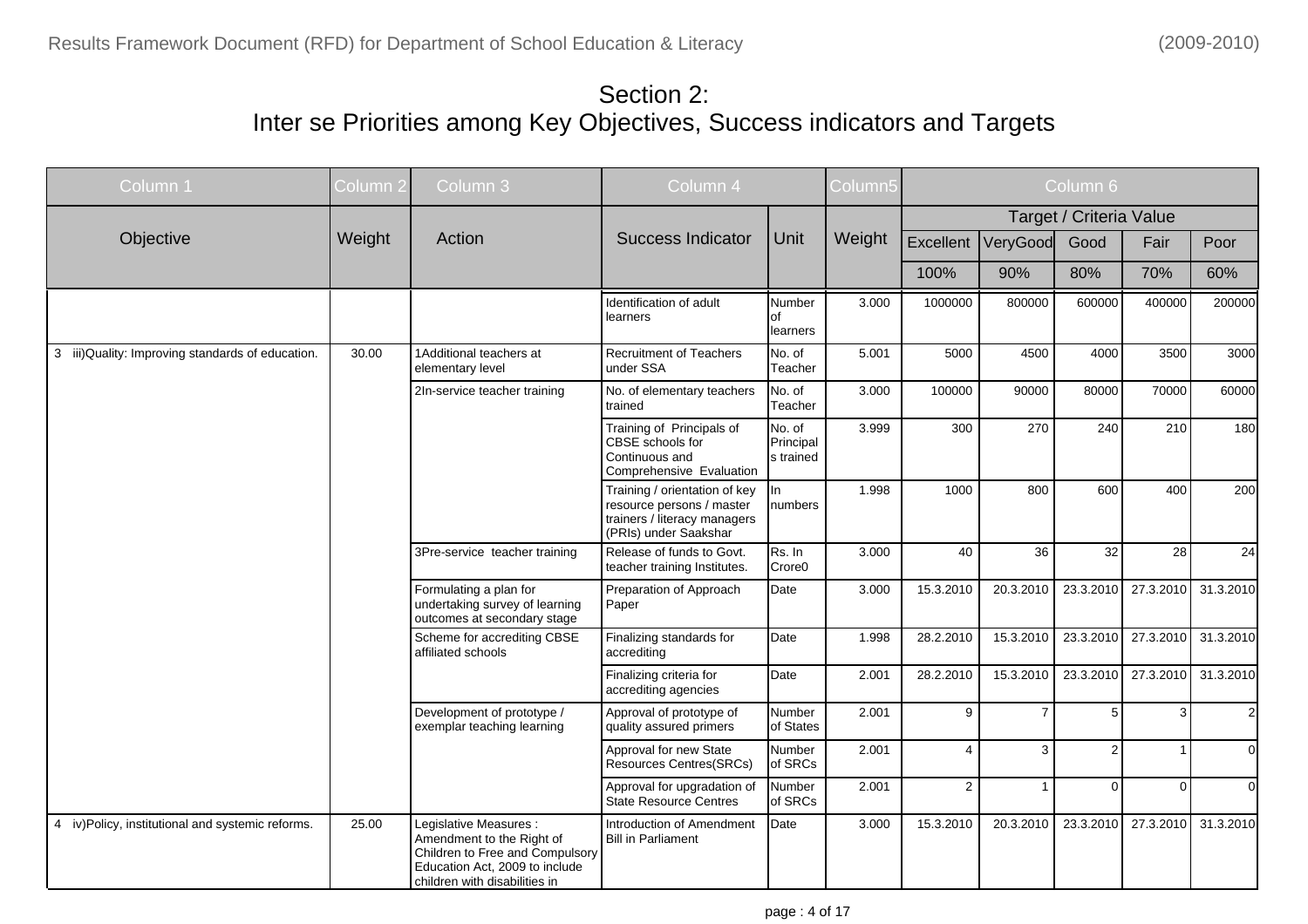| Column 1                                | Column 2 | Column 3                                                                                                                                | Column 4                                                                                                     |                         | Column5 |                         |           | Column 6  |                       |                |  |  |  |
|-----------------------------------------|----------|-----------------------------------------------------------------------------------------------------------------------------------------|--------------------------------------------------------------------------------------------------------------|-------------------------|---------|-------------------------|-----------|-----------|-----------------------|----------------|--|--|--|
|                                         |          |                                                                                                                                         |                                                                                                              |                         |         | Target / Criteria Value |           |           |                       |                |  |  |  |
| Objective                               | Weight   | Action                                                                                                                                  | <b>Success Indicator</b>                                                                                     | Unit                    | Weight  | Excellent               | VeryGood  | Good      | Fair                  | Poor           |  |  |  |
|                                         |          |                                                                                                                                         |                                                                                                              |                         |         | 100%                    | 90%       | 80%       | 70%                   | 60%            |  |  |  |
|                                         |          | disadvantaged groups                                                                                                                    |                                                                                                              |                         |         |                         |           |           |                       |                |  |  |  |
|                                         |          | Legislative measures :<br>Amendment to NCTE Act.                                                                                        | Obtaining approval of<br>Cabinet                                                                             | Date                    | 3.000   | 28.2.2010               | 8.3.2010  | 15.3.2010 | 23.3.2010             | 31.3.2010      |  |  |  |
|                                         |          | Policy Initiatives : Aligning norms<br>for SSA with Right of Children to<br>Free and Compulsory Education<br>Act, 2009                  | <b>Executive Committee</b><br>approval                                                                       | Date                    | 3.000   | 31.1.2010               | 15.2.2010 | 28.2.2010 | 15.3.2010             | 31.3.2010      |  |  |  |
|                                         |          | Policy initiatives : Formulating<br>model rules for States under the<br>Right of Children to Free and<br>Compulsory Education Act, 2009 | Circulation of model rules to Date<br>States/UTs                                                             |                         | 2.000   | 31.1.2010               | 15.2.2010 | 28.2.2010 | 15.3.2010             | 31.3.2010      |  |  |  |
|                                         |          | Management reforms<br>5. Streamlining payment to Food<br>Corporation of India under Mid<br>Day Meal Scheme                              | Issue of detailed instructions Date                                                                          |                         | 4.000   | 15.2.2010               | 22.2.2010 | 1.3.2010  | 8.3.2010              | 15.3.2010      |  |  |  |
|                                         |          | Establishing a banking and fund<br>flow system for Saakshar Bharat<br>scheme                                                            | Signing of Memorandum of<br>Understanding / Tripartite<br>Agreement with Banks and<br>State Govts.           | No. of<br><b>States</b> | 4.000   | 10                      | 8         | 6         | 4                     | $\mathcal{P}$  |  |  |  |
|                                         |          |                                                                                                                                         | Opening of Bank Account                                                                                      | Number<br>of States     | 3.000   | 10                      | 8         | 6         | $\boldsymbol{\Delta}$ | $\overline{2}$ |  |  |  |
|                                         |          | Introduction of Planning and<br>Management Information System<br>for Saakshar Bharat                                                    | <b>Getting Software</b><br>Requirement System (SRS)<br>ready and commissioning                               | Date                    | 3.000   | 28.2.2010               | 15.3.2010 | 20.3.2010 | 25.3.2010             | 31.3.2010      |  |  |  |
| Efficient Functioning of the RFD System | 5.00     | Timely submission of Draft for<br>Approval                                                                                              | Delay in On time<br>submission (from the due<br>date Nov. 29, 2009)                                          | Number                  | 2.000   | 0.00                    | 1.00      | 2.00      | 3.00                  | 4.00           |  |  |  |
|                                         |          | Timely submission of Results                                                                                                            | Delay in On time<br>submission (from the due<br>date April 30 2010)                                          | Number                  | 2.000   | 0.00                    | 1.00      | 2.00      | 3.00                  | 4.00           |  |  |  |
|                                         |          | Finalize a Strategic Plan                                                                                                               | Delay in Finalizing the<br>Action Plan to make the<br>Strategic Plan for next 5<br>years (from due date Feb. | Number                  | 1.000   | 0.00                    | 1.00      | 2.00      | 3.00                  | 4.00           |  |  |  |

\* Mandatory Objective(s)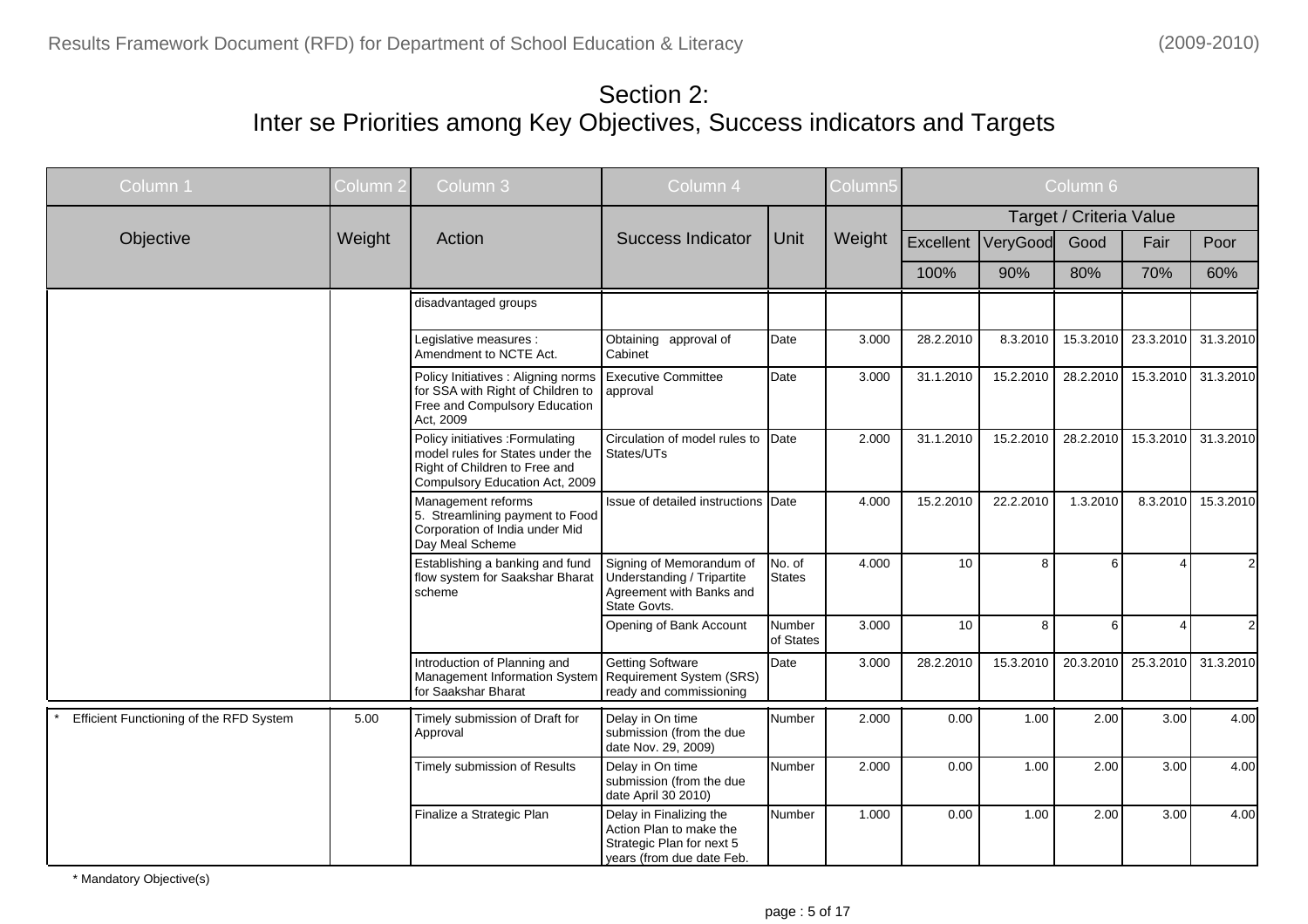| Column 1  | Column 2 | Column 3 | Column 4<br>Column <sub>5</sub> |      | Column 6 |                         |                         |     |      |      |  |
|-----------|----------|----------|---------------------------------|------|----------|-------------------------|-------------------------|-----|------|------|--|
|           |          |          |                                 |      |          | Target / Criteria Value |                         |     |      |      |  |
| Objective | Weight   | Action   | Success Indicator               | Unit | Weight   |                         | Excellent VeryGood Good |     | Fair | Poor |  |
|           |          |          |                                 | 100% | 90%      | 80%                     | 70%                     | 60% |      |      |  |
|           |          |          |                                 |      |          |                         |                         |     |      |      |  |

\* Mandatory Objective(s)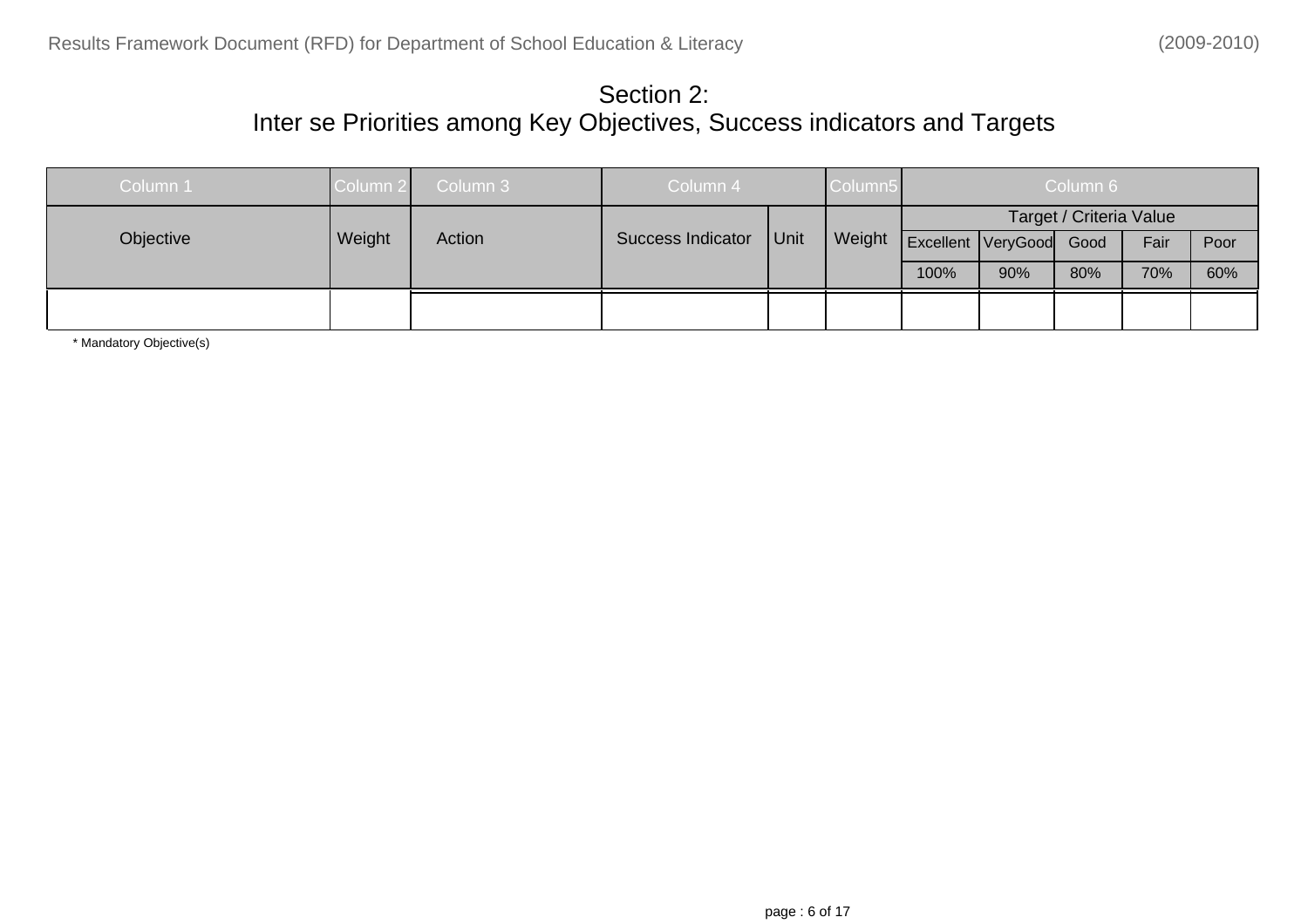# Section 3: Trend Values of the Success Indicators

| Objective                                                              | Action                                                     | <b>Success Indicator</b>                                                                                              | Unit                          | <b>Actual Value</b><br>for<br>FY 07/08 | <b>Actual Value</b><br>for<br>FY 08/09 | <b>Target Value</b><br>for<br>FY 09/10 | Projected<br>Value for<br>FY 10/11 | Projected<br>Value for<br>FY 11/12 |
|------------------------------------------------------------------------|------------------------------------------------------------|-----------------------------------------------------------------------------------------------------------------------|-------------------------------|----------------------------------------|----------------------------------------|----------------------------------------|------------------------------------|------------------------------------|
| i) Access: Expansion of quality school<br>education.                   | Opening of schools / centres.                              | i) Opening primary schools                                                                                            | No. of<br>Schools             | 10892                                  | 7986                                   | 900                                    | 7500                               | 7500                               |
|                                                                        |                                                            | ii) Opening upper primary<br>schools                                                                                  | no. of<br>schools             | 22377                                  | 15576                                  | 900                                    | 15000                              | 15000                              |
|                                                                        |                                                            | iii) Approval of new secondary<br>schools.                                                                            | no. of<br>schools             | $\Omega$                               | $\mathbf 0$                            | 630                                    | 5000                               | 5000                               |
|                                                                        | Opening / upgradation of Adult<br><b>Education Centres</b> | Setting up of new Adult<br><b>Education Centres</b>                                                                   | no. of AE<br>centres          | $\Omega$                               | $\Omega$                               | 15                                     | $\overline{\phantom{a}}$           | $\mathbf{u}$                       |
|                                                                        |                                                            | Improvement / Upgradation of<br><b>Adult Education Centres</b>                                                        | no. of AE<br>centres          | $\Omega$                               | $\Omega$                               | 700                                    | Ξ.                                 | $\overline{\phantom{a}}$           |
|                                                                        | Improvement of infrastructure                              | Construction of additional<br>classrooms (elementary)                                                                 | No. of<br>Classroo            | 128000                                 | 184000                                 | 22500                                  | 200000                             | 200000                             |
|                                                                        |                                                            | Approval of kitchen-cum-<br>stores (elementary schools).                                                              | No. of<br>Kitchen-<br>cum-    | 5000                                   | 5000                                   | 45000                                  | 90000                              | 87809                              |
| 2 ii) Equity: Inclusion of disadvantaged<br>groups and weaker sections | Inclusive education for children<br>with special needs     | Approval for making Govt. &<br>Govt. aided secondary &<br>higher secondary schools<br>inclusive for disabled children | No. of<br>Schools             | $\Omega$                               | $\Omega$                               | 450                                    | 10000                              | 15000                              |
|                                                                        |                                                            | Approval for providing<br>inclusive education to<br>disabled children at                                              | No. of<br>Children<br>covered | $\Omega$                               | $\Omega$                               | 13500                                  | 50000                              | 75000                              |
|                                                                        | Girls' Education                                           | % of girls enrolled in KGBV<br>against total KGBV capacity                                                            | % Girls                       | 72                                     | 90                                     | $\Omega$                               | 90                                 | 95                                 |
|                                                                        |                                                            | Approval of girls hostels at<br>secondary level                                                                       | No. of<br>hostels             | $\Omega$                               | $\Omega$                               | 45                                     | 1000                               | 1500                               |
|                                                                        | Provision of Mid Day Meal to<br>Children                   | Approval of funds for State<br>Governments and FCI                                                                    | Rs. in<br>crores              | 5883                                   | 6686                                   | 900                                    | 10991                              | 11436                              |
|                                                                        | Increased coverage of women<br>under Saakshar Bharat       | Sanction of programme in low<br>female literacy districts                                                             | Number of<br>districts        | $\mathbf 0$                            | $\Omega$                               | 40                                     | $\frac{1}{2}$                      | $\sim$                             |
|                                                                        |                                                            | Identification of adult learners                                                                                      | Number of<br>learners         | $\mathbf 0$                            | 0                                      | 800000                                 | $\frac{1}{2}$                      | $\overline{\phantom{a}}$           |
| 3 iii) Quality: Improving standards of<br>education.                   | 1 Additional teachers at<br>elementary level               | <b>Recruitment of Teachers</b><br>under SSA                                                                           | No. of<br><b>Teachers</b>     | 120000                                 | 107000                                 | 4500                                   | 50000                              | 50000                              |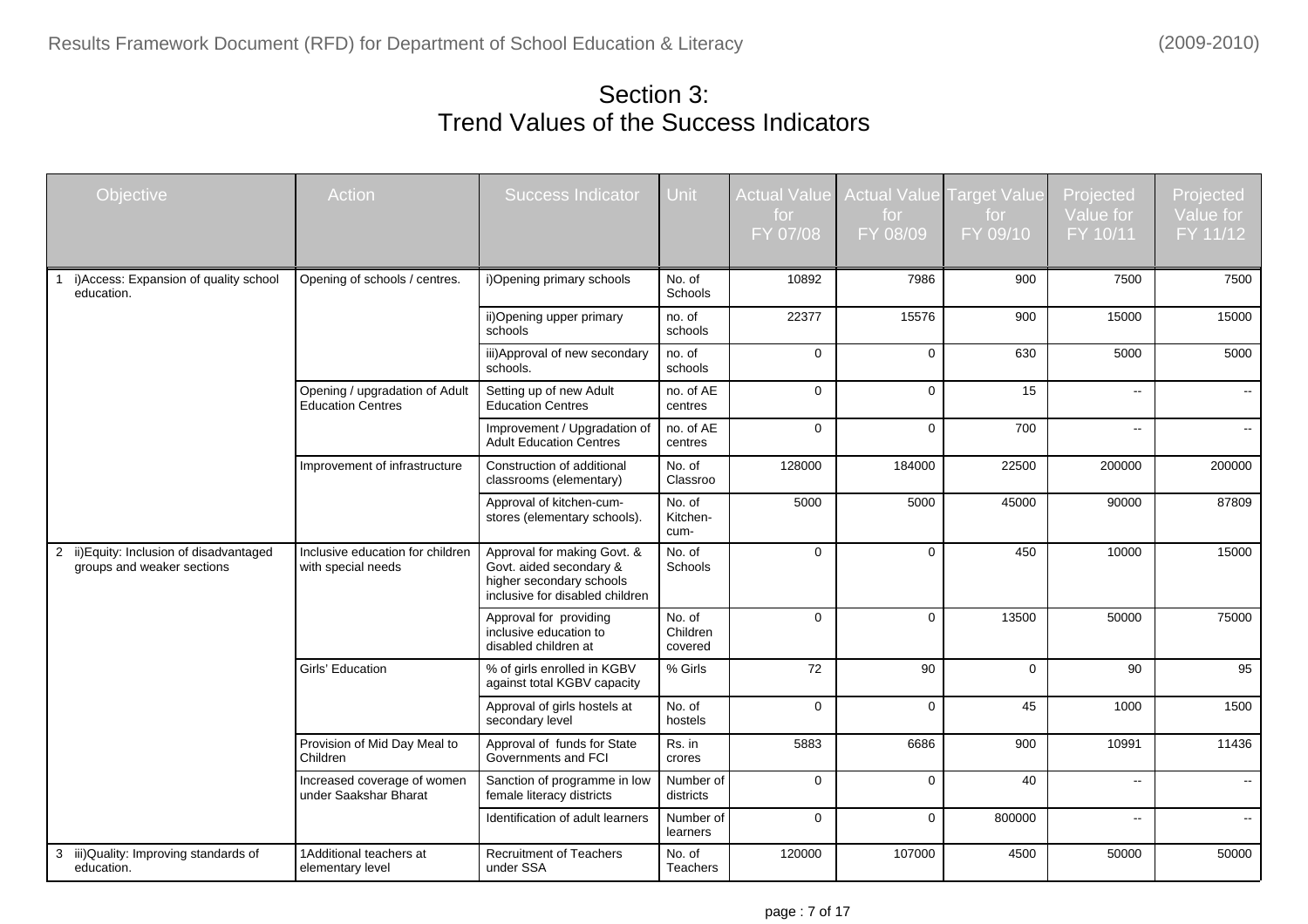# Section 3: Trend Values of the Success Indicators

| Objective                                            | Action                                                                                                                                                                                                    | <b>Success Indicator</b>                                                                                                   | Unit                            | for<br>FY 07/08          | Actual Value   Actual Value Target Value<br>for<br>FY 08/09 | for<br>FY 09/10 | Projected<br>Value for<br>FY 10/11 | Projected<br>Value for<br>FY 11/12 |
|------------------------------------------------------|-----------------------------------------------------------------------------------------------------------------------------------------------------------------------------------------------------------|----------------------------------------------------------------------------------------------------------------------------|---------------------------------|--------------------------|-------------------------------------------------------------|-----------------|------------------------------------|------------------------------------|
|                                                      | 2 In-service teacher training                                                                                                                                                                             | No. of elementary teachers<br>trained                                                                                      | No. of<br><b>Teachers</b>       | 2589000                  | 3161000                                                     | 90000           | 3500000                            | 4000000                            |
|                                                      |                                                                                                                                                                                                           | Training of Principals of<br>CBSE schools for Continuous<br>and Comprehensive<br>Evaluation (CCE)                          | No. of<br>Principals<br>trained | $\Omega$                 | $\Omega$                                                    | 270             | 5000                               | 5000                               |
|                                                      |                                                                                                                                                                                                           | Training / orientation of key<br>resource persons / master<br>trainers / literacy managers<br>(PRIs) under Saakshar Bharat | In                              | $\Omega$                 | $\Omega$                                                    | 800             | $\mathbf{u}$                       | $\sim$                             |
|                                                      | 3 Pre-service teacher training                                                                                                                                                                            | Release of funds to Govt.<br>teacher training Institutes.                                                                  | Rs. In<br>Crore <sub>0</sub>    | 315                      | 253                                                         | 36              | 600                                | 1000                               |
|                                                      | Formulating a plan for<br>undertaking survey of learning<br>outcomes at secondary stage                                                                                                                   | Preparation of Approach                                                                                                    | Date                            | $\sim$                   | $\ddotsc$                                                   | 20.3.2010       | $\mathbf{u}$                       | $\mathcal{L}(\mathcal{L})$         |
|                                                      | Scheme for accrediting CBSE<br>affiliated schools                                                                                                                                                         | Finalizing standards for<br>accrediting                                                                                    | Date                            | $\overline{\phantom{a}}$ | $\ddotsc$                                                   | 15.3.2010       | $\overline{\phantom{a}}$           | $\sim$                             |
|                                                      |                                                                                                                                                                                                           | Finalizing criteria for<br>accrediting agencies                                                                            | Date                            | $\overline{\phantom{a}}$ | $\ddotsc$                                                   | 15.3.2010       | $\overline{a}$                     | $\sim$                             |
|                                                      | Development of prototype /<br>exemplar teaching learning<br>material                                                                                                                                      | Approval of prototype of<br>quality assured primers                                                                        | Number of<br><b>States</b>      | $\overline{\phantom{a}}$ | --                                                          | $\overline{7}$  | $\overline{\phantom{a}}$           | $\sim$                             |
|                                                      |                                                                                                                                                                                                           | Approval for new State<br>Resources Centres(SRCs)                                                                          | Number of<br><b>SRCs</b>        | $\sim$                   | $\ddotsc$                                                   | 3               | $\overline{a}$                     | $\sim$                             |
|                                                      |                                                                                                                                                                                                           | Approval for upgradation of<br>State Resource Centres                                                                      | Number of<br><b>SRCs</b>        | $\mathbf{L}$             | $\overline{\phantom{a}}$                                    | $\mathbf{1}$    | н.                                 | $\mathbf{u}$                       |
| 4 iv) Policy, institutional and systemic<br>reforms. | Legislative Measures :<br>Amendment to the Right of<br>Children to Free and<br>Compulsory Education Act,<br>2009 to include children with<br>disabilities in definition of<br>children from disadvantaged | Introduction of Amendment<br><b>Bill in Parliament</b>                                                                     | Date                            | $\mathbf{u}$             | $\mathbb{L}^{\mathbb{L}}$                                   | 20.3.2010       | $\overline{a}$                     | $\mathbf{u}$                       |
|                                                      | Legislative measures :<br>Amendment to NCTE Act.                                                                                                                                                          | Obtaining approval of                                                                                                      | Date                            | $\overline{\phantom{a}}$ | $\mathord{\hspace{1pt}\text{--}\hspace{1pt}}$               | 8.3.2010        | $\sim$ $\sim$                      | $\sim$                             |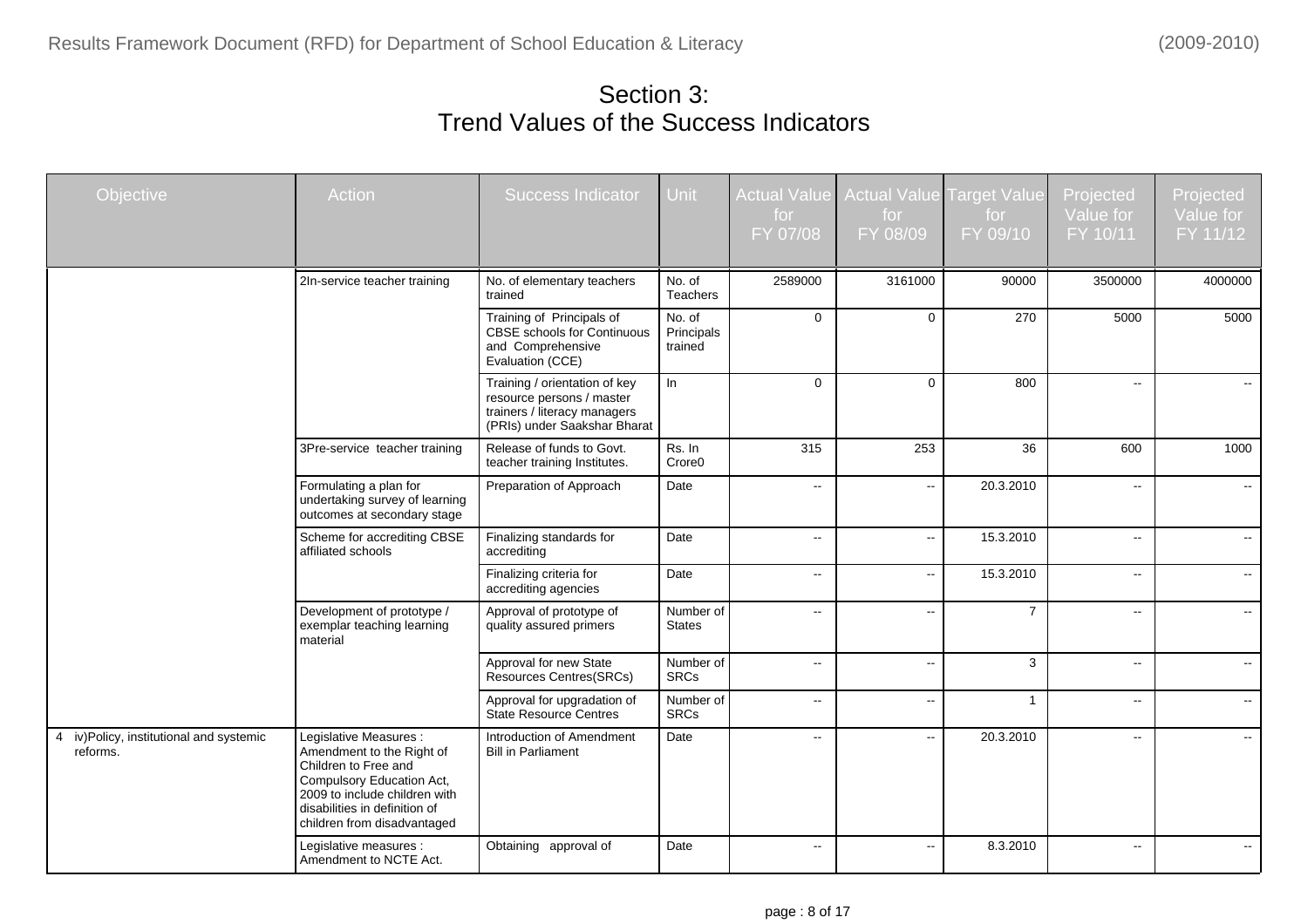# Section 3: Trend Values of the Success Indicators

| <b>Objective</b> | Action                                                                                                                       | <b>Success Indicator</b>                                                                           | <b>Unit</b>             | <b>Actual Value</b><br>for<br>FY 07/08 | Actual Value Target Value<br>for<br>FY 08/09 | for<br>FY 09/10 | Projected<br>Value for<br>FY 10/11 | Projected<br>Value for<br>FY 11/12 |
|------------------|------------------------------------------------------------------------------------------------------------------------------|----------------------------------------------------------------------------------------------------|-------------------------|----------------------------------------|----------------------------------------------|-----------------|------------------------------------|------------------------------------|
|                  | Policy Initiatives: Aligning<br>norms for SSA with Right of<br>Children to Free and<br>Compulsory Education Act,             | <b>Executive Committee</b>                                                                         | Date                    | $\sim$ $\sim$                          | $\overline{\phantom{a}}$                     | 15.2.2010       | $\sim$                             | --                                 |
|                  | Policy initiatives :Formulating<br>model rules for States under<br>the Right of Children to Free<br>and Compulsory Education | Circulation of model rules to<br>States/UTs                                                        | Date                    | $\sim$ $\sim$                          | $\sim$                                       | 15.2.2010       | $\sim$                             | $\sim$ $\sim$                      |
|                  | Management reforms<br>5. Streamlining payment to<br>Food Corporation of India<br>under Mid Day Meal Scheme                   | Issue of detailed instructions                                                                     | Date                    | $\sim$ $\sim$                          | $\sim$ $\sim$                                | 22.2.2010       | $\sim$ $\sim$                      | $- -$ .                            |
|                  | Establishing a banking and<br>fund flow system for Saakshar<br><b>Bharat scheme</b>                                          | Signing of Memorandum of<br>Understanding / Tripartite<br>Agreement with Banks and<br>State Govts. | No. of<br><b>States</b> | $- -$                                  | $\mathbf{u}$                                 | 8               | $\sim$                             | $\sim$ $\sim$                      |
|                  |                                                                                                                              | Opening of Bank Account                                                                            | Number of<br>States     | $\mathbf{u}$                           | $\mathbf{u}$                                 | 8               | $\sim$ $\sim$                      | $- -$ .                            |
|                  | Introduction of Planning and<br>Management Information<br>System for Saakshar Bharat                                         | <b>Getting Software Requirement</b><br>System (SRS) ready and<br>commissioning Module-I            | Date                    | $\mathbf{u}$                           | $\sim$                                       | 15.3.2010       | $\sim$ $\sim$                      | $\sim$ $\sim$                      |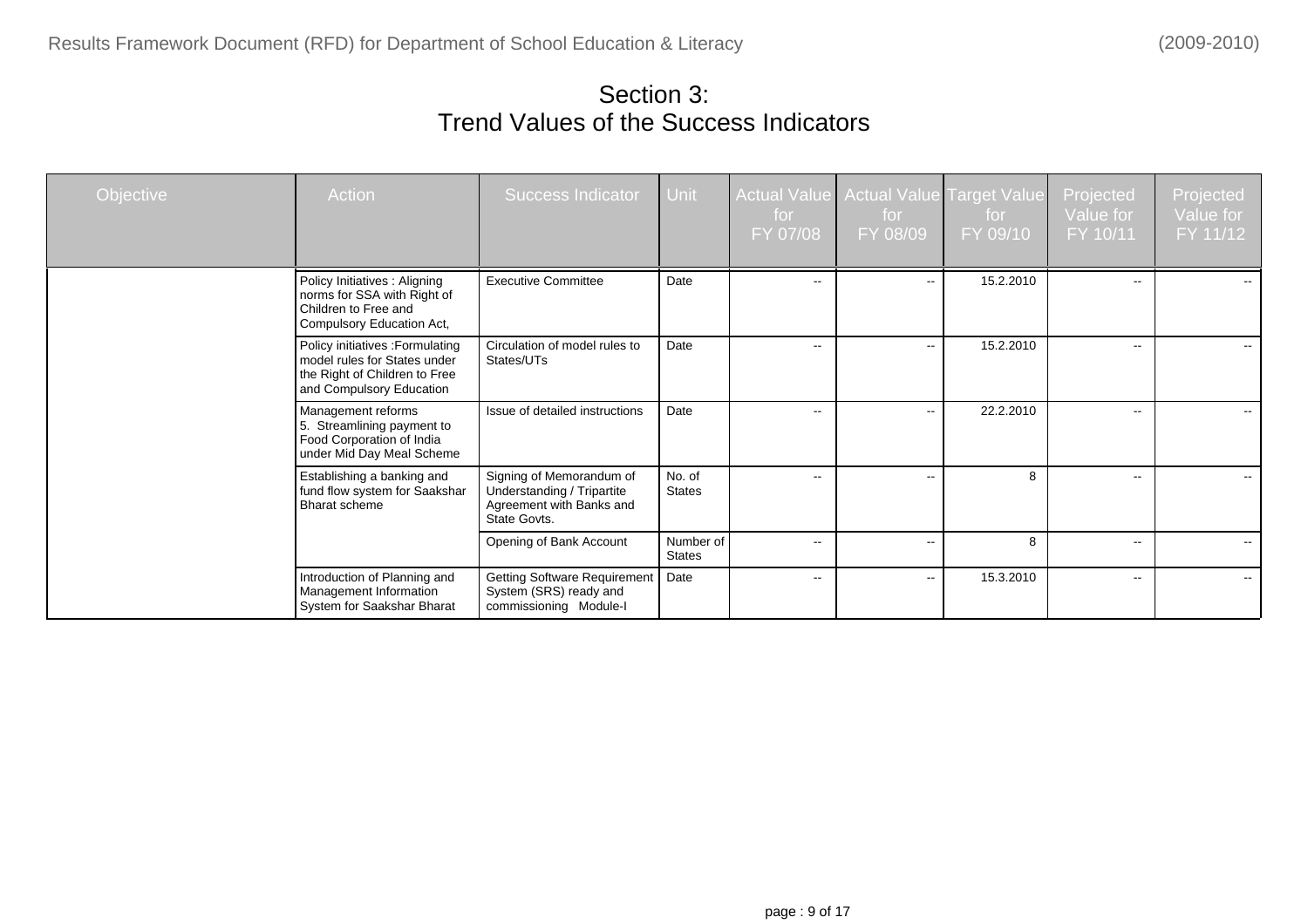#### **Section 4: Description and Definition of Success Indicators and Proposed Measurement Methodology**

India is committed to the goal of universal elementary education for all children. This goal is part of the Education for All (EFA) goals adopted at the World Education Forum, Dakar in April 2000. The EFA goals include, *inter alia* achieving universal elementary education by the year 2015, ensuring equitable access to appropriate learning and life skill programmes for young people and adults, achieving a 50% improvement in adult literacy by 2015, achieving gender equality in education by 2015 and improving all aspects of quality of education. The Millennium Development Goals (MDG) also includes universal primary education and promotion of gender equality and empowerment of women.

India's progress on the EFA and MDG Goals has to be viewed in the context of its federal democratic structure enshrined in its Constitution. The structure, which is multi layered, provides space and mandate, for decision making and implementation of various policies and programmes, to various players –Governments, non-Governmental Organizations and civil society at large. While Government –Central, State and local bodies –plays the major role, abundant space has been created for the non-Governmental players, not only to directly participate in the process of educational development, but also to forge appropriate links with Government programmes and strategies. As a result, almost every educational programme of the Government, from pre-school to senior secondary, has involvement of community, especially at the ground level, which has also played an important role in various mobilization campaigns and ensuring delivery of service.

While policies and programmes in India for education precede the Dakar Declaration, they have received much greater attention and focus after India committed itself to the Declaration. This is reflected in much higher resource allocation, both by the Centre and the State Governments, including earmarking of funds for education (Education cess), pronouncement of new policies and strategies, greater involvement of civil society, stronger monitoring mechanisms and development of strong advocacy and awareness campaigns for achieving Education for All.

Universalisation of elementary education has been achieved to a very large extent, especially in terms of access to schooling and improvement in gross enrolment ratio, especially of girls and those belonging to the marginalized group. With the enactment of the Right of Children to Free and Compulsory Education Act, 2009, it is expected that issues of drop out, out-of-school children, quality of education and availability of trained teachers would be addressed in the short to medium term. Gender parity, especially at the elementary stage has improved appreciably. The Gender Parity Index, which was 0.80 in 200-01 for primary increased to 0.94 by 2006-07. This has been result of a large number of programmes initiated specifically for education for girls and focus on gender issues in general education programmes such as the SSA. The Department is also poised to implement the Rashtriya Madhyamik Shiksha Abhiyan in the secondary education sector.

Programmes for lifelong learning for youth and adolescents have received their due focus. Adult education, especially of women, has received further impetus with the launch of *Saakshar Bharat*, a centrally sponsored scheme with a budget outlay of Rs 6000 crore for the period 2007-12. The objective of the programme is to impart functional literacy to 70 million adults in the age group of 15 –35 years by 2012; 60 million will be women, and special attention will be given to disadvantaged and marginalized social groups. This programme will show definite positive results not only towards quantitative improvements but also towards reduction in disparities across gender, social groups and regions.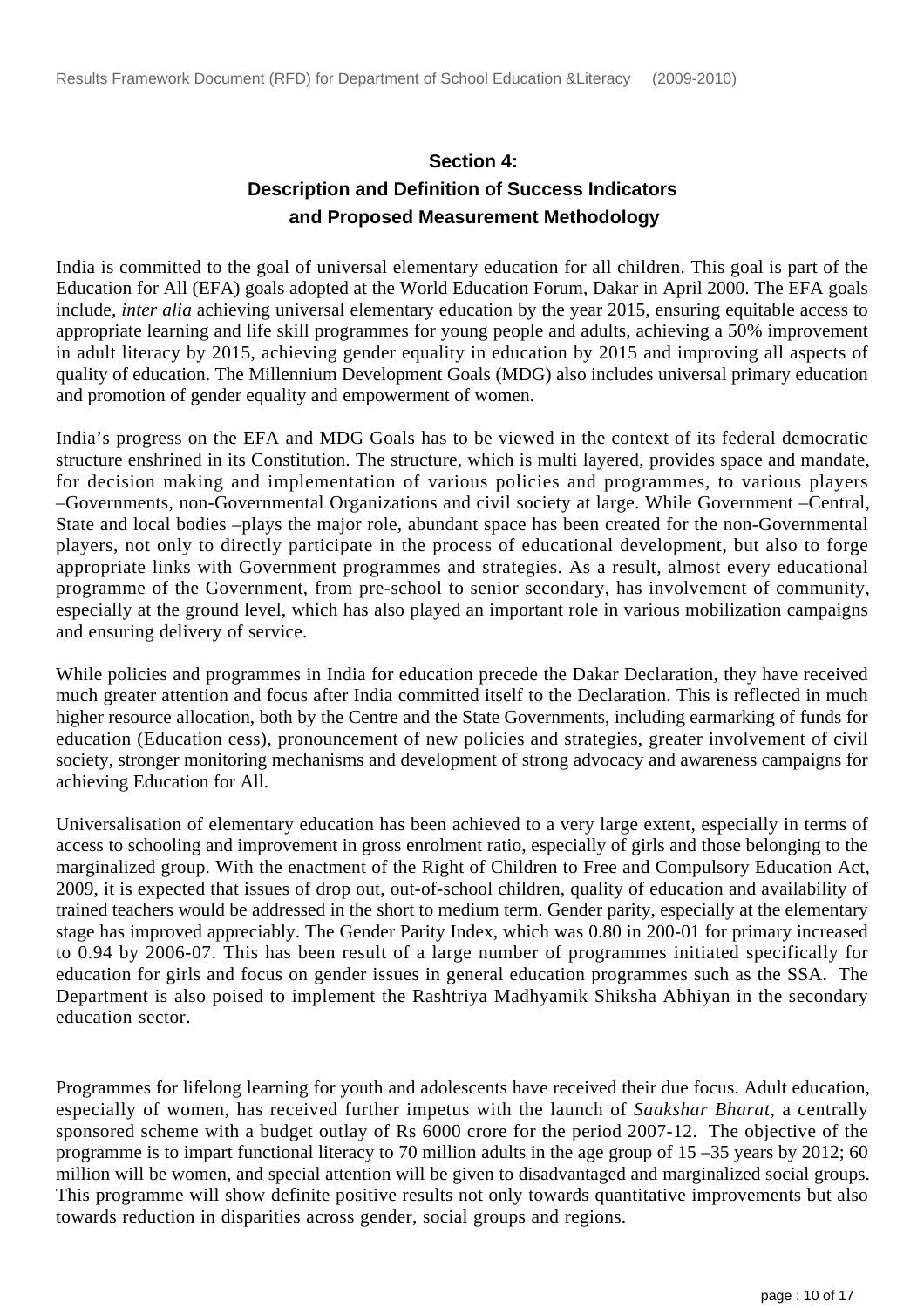| S. No. | <b>Success Indicator</b>       | <b>Description/Definition</b>                                                                                                                                                                                                                                                                                                                                                                                                                                                                                      |
|--------|--------------------------------|--------------------------------------------------------------------------------------------------------------------------------------------------------------------------------------------------------------------------------------------------------------------------------------------------------------------------------------------------------------------------------------------------------------------------------------------------------------------------------------------------------------------|
|        | schools                        | Opening/sanction for newOne of the major objectives of<br>this Department is to improve<br>access to education. Towards<br>this objective, yearly targets are<br>set for opening new schools at<br>the elementary and secondary<br>stage in the various States/UTs<br>of the country. Proposals in this<br>regard are received by the<br>respective State Governments<br>as part of their Annual Work<br>Plans which are approved by the<br>Ministry after detailed<br>consultation with the State<br>Governments. |
| 12     | <b>Adult Education Centres</b> | Setting up of new AdultUnderSaaksharBharatMission<br>Education Centres and it is proposed to set up Adult<br>improvement/up-gradation ofeducation Centres (Lok Shiksha<br>Kendras) at Gram Panchayat<br>level for lifelong learning for<br>adults.                                                                                                                                                                                                                                                                 |
| β      | schools                        | Construction of additionalAdditional classrooms in existing<br>classrooms in elementaryschools are sanctioned on need<br>basis arising essentially due to<br>increase in enrolment in the<br>school. Proposals are received<br>from the respective State<br>Governments as part of their<br>Annual Work Plans which are<br>approved by the Ministry after<br>detailed consultation with the<br>State Governments.                                                                                                  |
| 14     | Approval of kitchen-cum-stores | Under the Centrally Sponsored<br>Scheme for Mid Day Meal in<br>Government and Government<br>aided schools and AIE/EGS<br>centres for elementary level<br>kitchen- cum-stores are<br>constructed in schools/centres<br>where storage of food grains<br>and other material and cooking<br>of food takes place. These are<br>constructed on the basis of<br>specific designs from the<br>viewpoint of safety, hygiene and<br>security.                                                                                |

 $\ddot{\phantom{1}}$  $\overline{a}$  $\blacksquare$  $\mathbb{L}$  $\left\langle -\right\rangle$  $\bar{\phantom{a}}$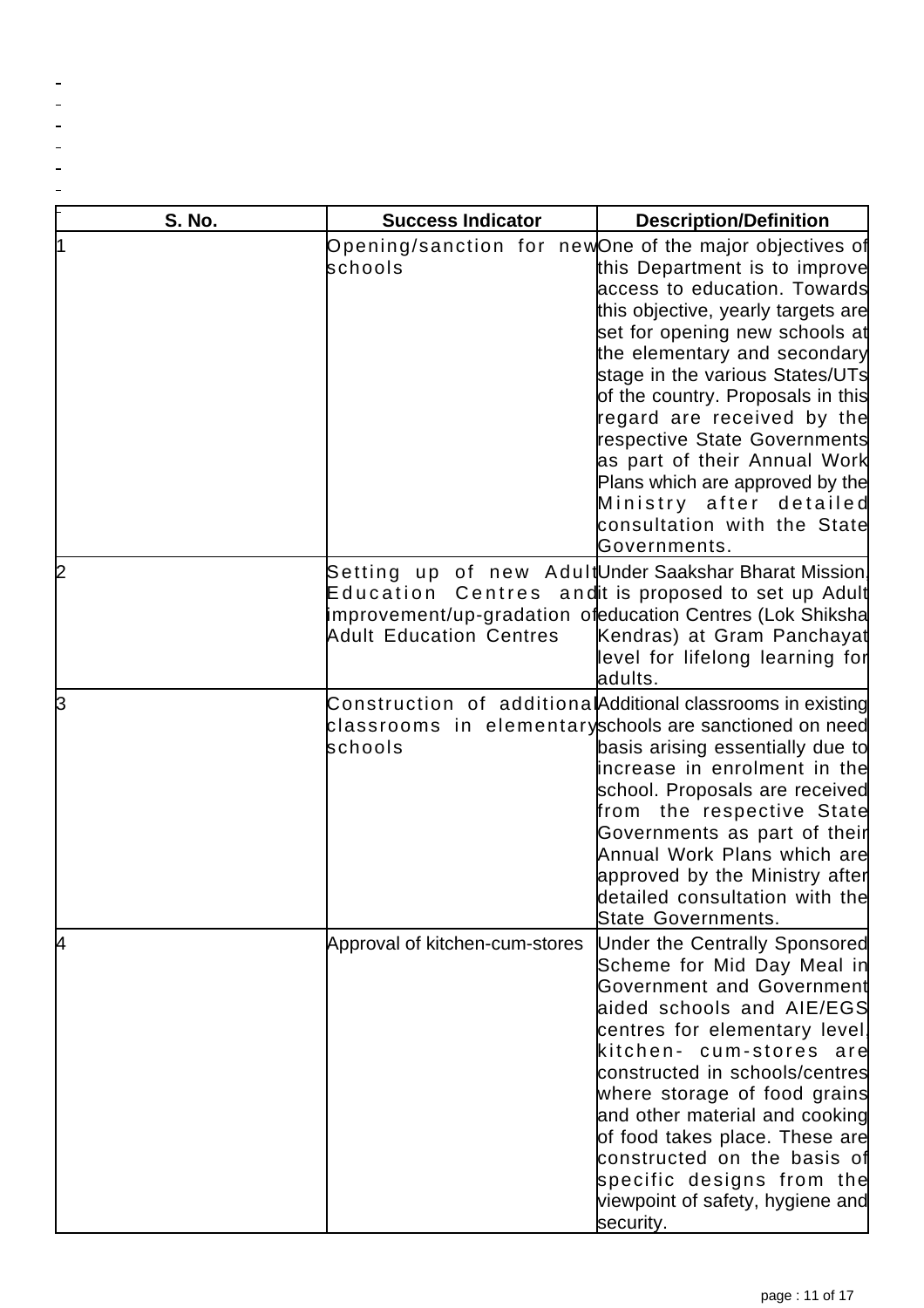| 5 | home based education | Percentage of children withSSA has adopted a zero<br>special needs covered inrejection policy to ensure that<br>elementary schools and throughevery child with special needs.<br><b>irrespective of the kind, category</b><br>and degree of disability, is<br>provided meaningful and quality<br>education. This includes, among<br>bthers, financial support to<br>children with special needs!<br>provision of aids and appliances.<br>teacher training, home based<br>education, residential bridge<br>courses, barrier free access to<br>schools.                                                                                                                                                                                                                                                                                                                                                                                                                                                                                                                                                                                                                                                                    |
|---|----------------------|--------------------------------------------------------------------------------------------------------------------------------------------------------------------------------------------------------------------------------------------------------------------------------------------------------------------------------------------------------------------------------------------------------------------------------------------------------------------------------------------------------------------------------------------------------------------------------------------------------------------------------------------------------------------------------------------------------------------------------------------------------------------------------------------------------------------------------------------------------------------------------------------------------------------------------------------------------------------------------------------------------------------------------------------------------------------------------------------------------------------------------------------------------------------------------------------------------------------------|
| 6 | heeds                | Provide inclusive education to Under the 'Inclusive Education<br>disabled children with specialfor the Disabled at Secondary<br>Stage' (IEDSS) Scheme<br>launched in September, 2008, (i)<br>every child with disability will be<br>identified at the secondary level<br>and his educational need<br>assessed; (ii) Every student in<br>need of aids and appliances,<br>assistive devices, will be provided<br>the same; (iii) All architectural<br><b>barriers in schools are removed</b><br>so that students with disability<br>have access to classrooms.<br>laboratories, libraries and toilets<br>in the school; (iv) Each student<br>with disability will be supplied<br>learning material as per his/her<br>requirement; (v) All general<br>school teachers at the secondary<br>level will be provided basic<br>training to teach students with<br>disabilities within a period of<br>three to five years; (vi) Students<br>with disabilities will have access<br>to support services like the<br>appointment of special educators.<br>establishment of resource rooms<br>in every block; and (vii) Model<br>schools are set up in every state to<br>develop good replicable practices<br>in inclusive education. |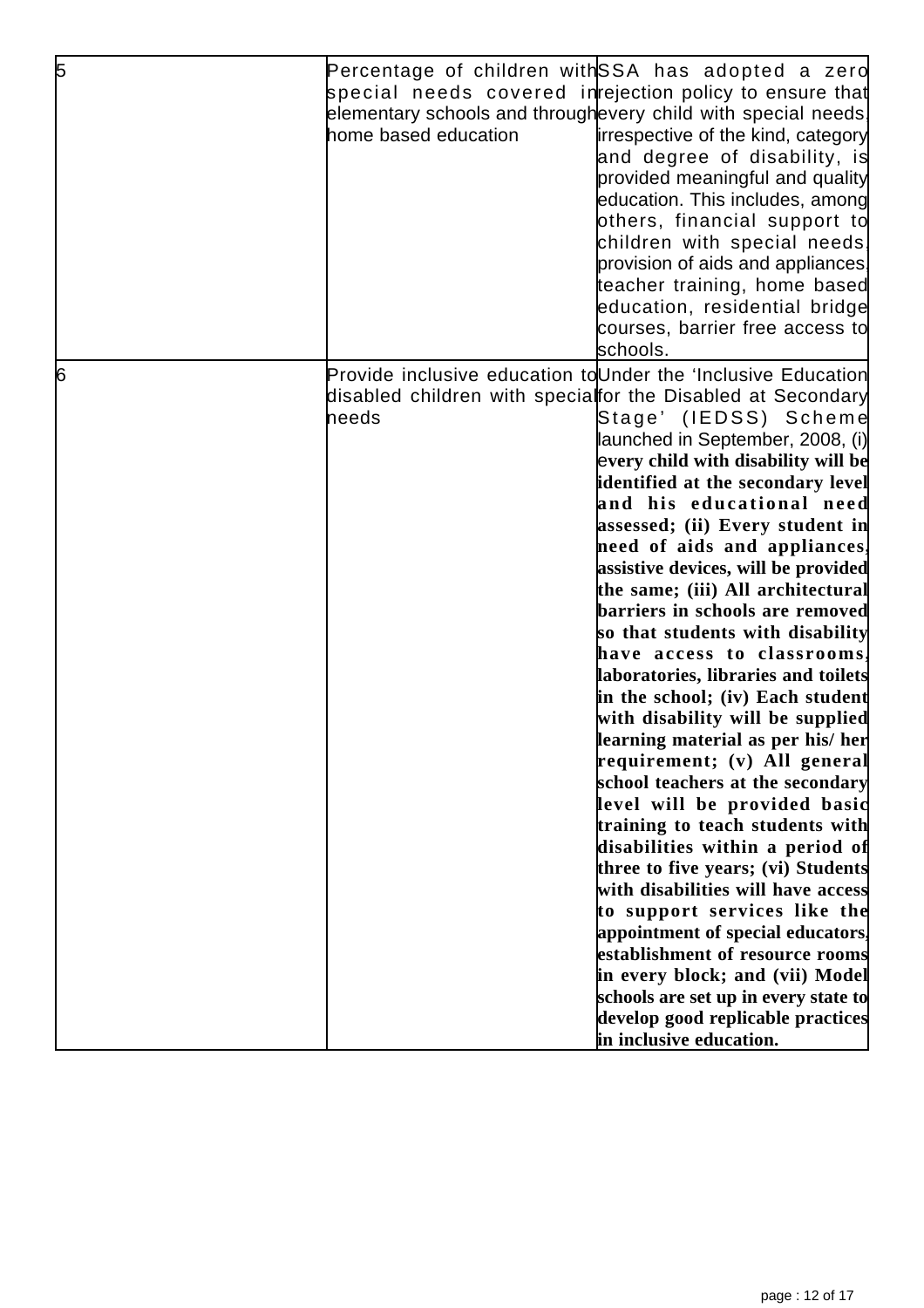| 17 |                                                | No. of out-of-school children AIE centres cover never enrolled<br>covered through AIE centresor dropout children, children who |
|----|------------------------------------------------|--------------------------------------------------------------------------------------------------------------------------------|
|    | under SSA                                      | migrate seasonally with their<br>families, street and other                                                                    |
|    |                                                | deprived urban children, working<br>children and other vulnerable                                                              |
|    |                                                | children in difficult circumstance.                                                                                            |
|    |                                                | AIE provides support for bridge<br>courses and back-to-school                                                                  |
|    |                                                | camps, long duration residential                                                                                               |
|    |                                                | camps for older children, and<br>short duration summer camps                                                                   |
| 8  |                                                | No. of Madarsas supported asSupport is provided to                                                                             |
|    | EGS/AIE centres under SSA                      | unrecognized / unregistered<br>Makhtabs/madarsas to adopt                                                                      |
|    |                                                | formal curriculum and a trained                                                                                                |
|    |                                                | teacher is provided, wherever<br>hecessary, to teach formal                                                                    |
|    |                                                | curriculum in these institutions.                                                                                              |
| 9  | KGBV against total KGBVVidyalaya (KGBV) Scheme | Percentage of girls enrolled in The Kasturba Gandhi Balika                                                                     |
|    | capacity                                       | provides for setting up of                                                                                                     |
|    |                                                | residential upper primary<br>schools for girls from SC, ST                                                                     |
|    |                                                | OBC and Muslim communities in                                                                                                  |
|    |                                                | the Educationally Backward<br>Blocks of the country. The                                                                       |
|    |                                                | scheme targets areas of                                                                                                        |
|    |                                                | scattered habitation, where                                                                                                    |
|    |                                                | schools are at great distances<br>and pose a challenge to the                                                                  |
|    |                                                | security of the girls.                                                                                                         |
| 10 | secondary level                                | Approval of girls hostel at Under the Girls' Hostel Scheme<br>launched in October, 2008, one                                   |
|    |                                                | Girls' hostel with capacity of 100                                                                                             |
|    |                                                | would be set up in each of the<br>3,500 educationally backward                                                                 |
|    |                                                | blocks of the country, for the                                                                                                 |
|    |                                                | girls studying in classes IX to XII                                                                                            |
| 11 |                                                | of recognized schools.<br>Sanction of funds to the StateUnder the Mid Day Meal                                                 |
|    |                                                | Governments under the Mid DayScheme, Central assistance is                                                                     |
|    | Meal Scheme                                    | provided to the State<br>Governments/UTs for cooking                                                                           |
|    |                                                | cost, transportation of food                                                                                                   |
|    |                                                | grain, construction of kitchen-                                                                                                |
|    |                                                | cum-store, replacement of<br>kitchen devices, and Monitoring                                                                   |
|    |                                                | Management and Evaluation of                                                                                                   |
|    |                                                | the Scheme.                                                                                                                    |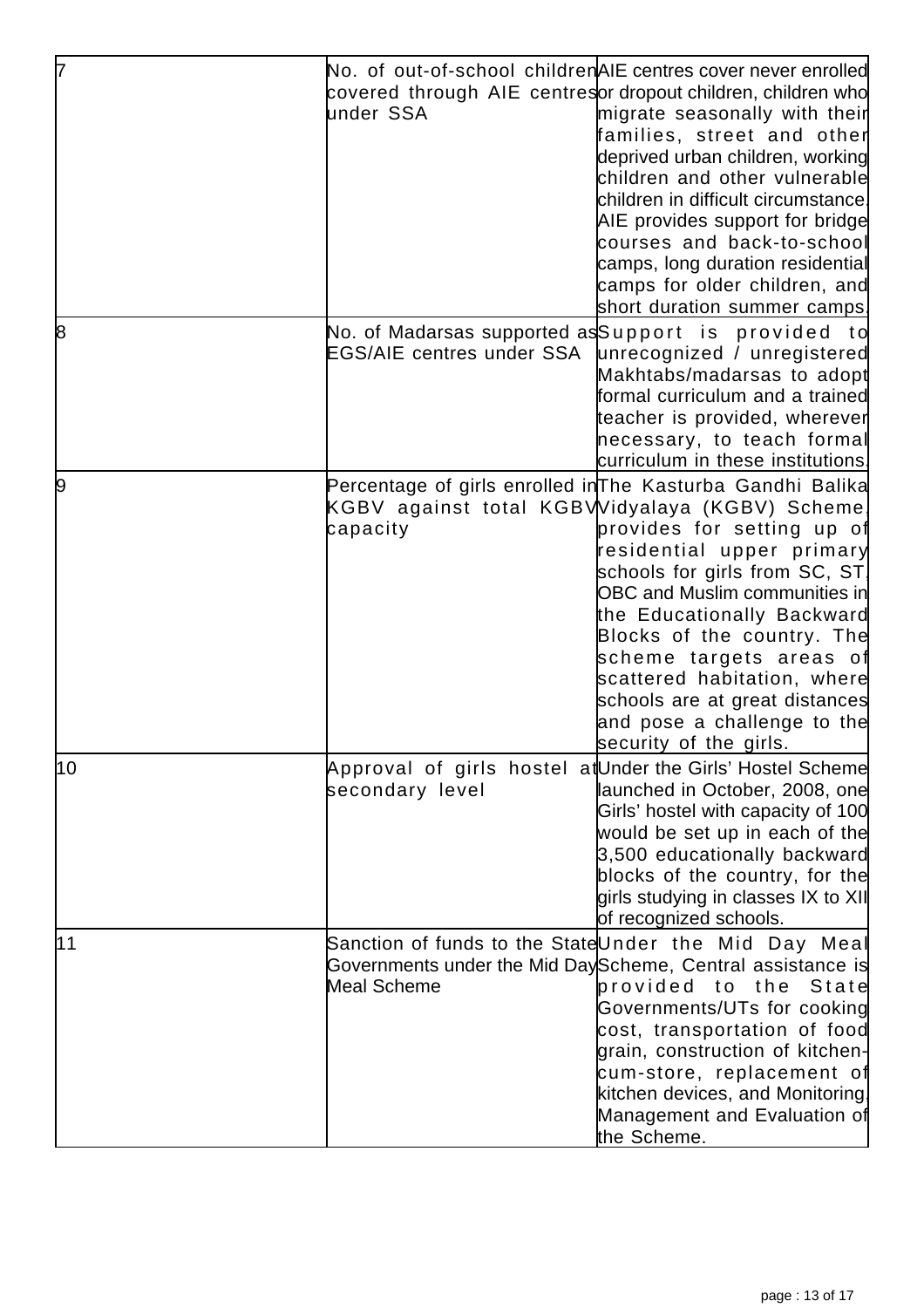| 12 | Identification of beneficiariesUnder the Saakshar Bharat<br>under Saakshar Bharat andMission, 70 million adults have<br>sanction of programme in lowto be provided functional literacy<br>female literacy districts<br>by 2012, including 60 million<br>women through an assortment<br>þf teaching learning<br>programmes, including<br>functional literacy programme.<br>basic education programme.<br>vocational education and<br>continuing education<br>programme |
|----|-----------------------------------------------------------------------------------------------------------------------------------------------------------------------------------------------------------------------------------------------------------------------------------------------------------------------------------------------------------------------------------------------------------------------------------------------------------------------|
| 13 | Recruitment of teachers at Under the SSA, central<br>assistance is provided to the<br>elementary level<br>State Governments for<br>appointing teachers for new<br>schools, including science and<br>maths teacher at upper primary<br>level, and additional teachers in<br>existing schools to improve pupil<br>teacher ratio.                                                                                                                                        |
| 14 | In-Service training of elementaryUnder the SSA, central<br>school teachers<br>assistance is provided to the<br>State Governments for providing<br>in-service training for all the<br>school teachers and induction<br>training for the newly recruited<br>teachers.                                                                                                                                                                                                   |
| 15 | Training of Principals of CBSEThe CBSE is imparting training<br>schools for CCE<br>to School Principals on the new<br>Comprehensive and Continuous<br>Evaluation (CCE) system for<br>Classes IX and X, as part of the<br>recent educational reforms.                                                                                                                                                                                                                  |
| 16 | Training / Orientation of keyUnder the Saakshar Bharat<br>resource persons / masterMission, training is to be<br>trainers / literacy managersimparted to key resource<br>(PRIs)<br>bersons / master trainers ,<br>literacy managers who would act<br>as master trainers to train the<br>voluntary instructors to enable<br>them to teach the neo-literates.                                                                                                           |
| 17 | Release of funds for teacherUnder the Centrally Sponsored<br>training institutions<br>Scheme on Teacher Education.<br>Central assistance is provided to<br>State Governments as resource<br>support to District Institutes of<br>Education and Training (DIETs)<br>Colleges of Teacher Education<br>(CTEs), Institutes for Advanced<br>Studies in Education (IASEs)<br>and SCERTs.                                                                                    |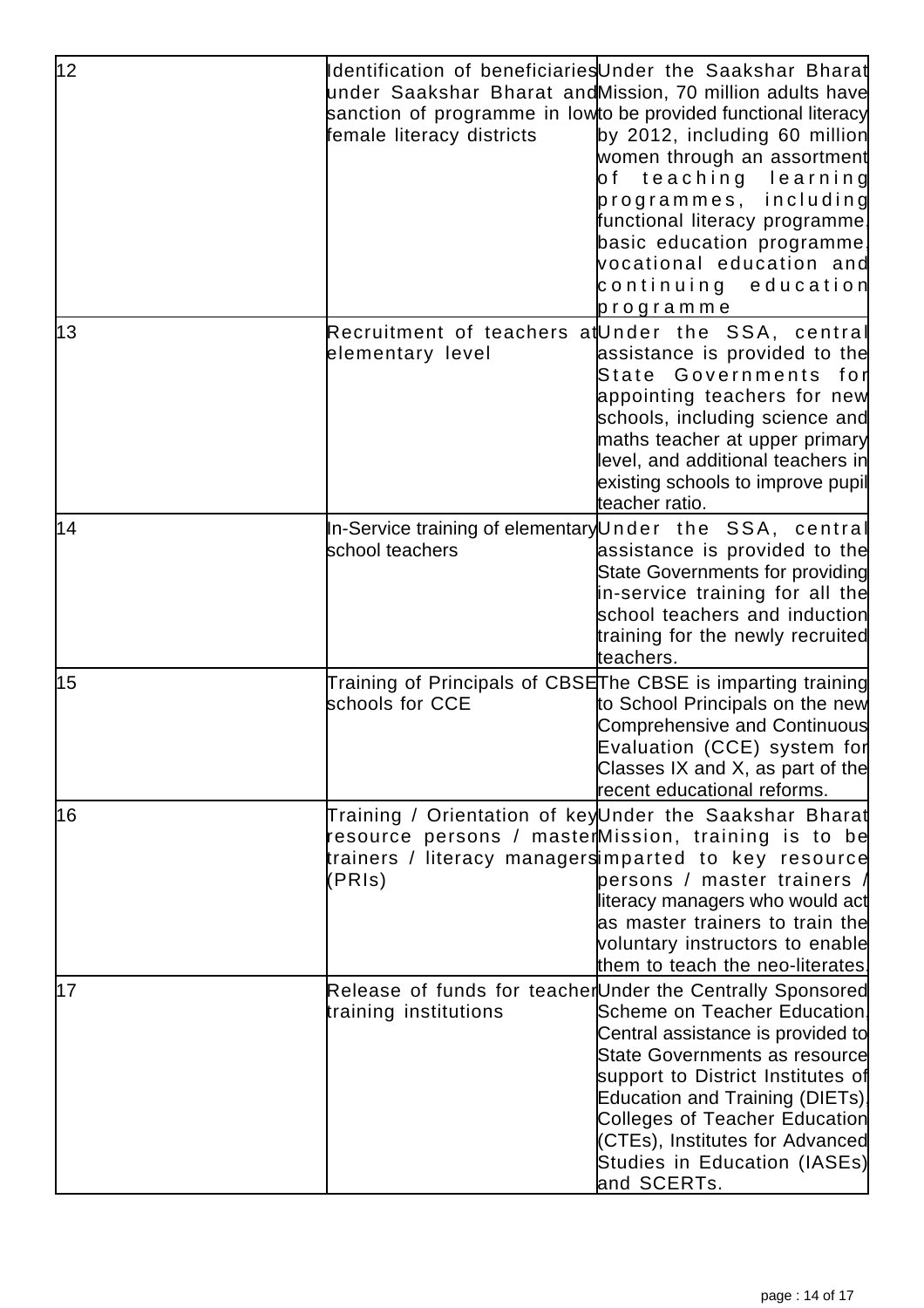| 18 | creating ICT infrastructure | Approval of no. of schools forUnder the ICT Scheme for<br>Schools support is provided to<br>the States/UTs for establishing<br>an enabling environment to<br>promote the usage of ICT in                                                                                                                                                          |
|----|-----------------------------|---------------------------------------------------------------------------------------------------------------------------------------------------------------------------------------------------------------------------------------------------------------------------------------------------------------------------------------------------|
|    |                             | schools, especially in Higher<br>Secondary and Secondary<br>Government schools in rural<br>lareas.                                                                                                                                                                                                                                                |
| 19 | Education programme         | Development of quality assuredUnder the Saakshar Bharat<br>primers in 12 States under AdultMission, Teaching Learning<br>Material (TLM) for the Adult<br><b>Education Centres would be</b><br>developed to be used by the<br>  voluntary instructors and neo-<br>literates                                                                        |
| 20 | <b>Resource Centres</b>     | Setting up of new StateSRCs are established to provide<br>Resource Centres (SRCs) and academic and technical<br>up-gradation of existing Stateresource support to literacy and<br>adult education programmes<br>through various interventions<br>During the XI Plan, 14 new<br>SRCs have to be established<br>and 7 SRCS are to be up-<br>graded. |

**Note : Measurement Methodology for the Success Indicators has not been discussed separately as they are self evident from Sections 2 and 3.**

#### **Acronym used**

| AE:                         | <b>Adult Education</b>                                                              |
|-----------------------------|-------------------------------------------------------------------------------------|
| <b>CBSE:</b>                | <b>Central Board of Secondary Education</b>                                         |
| <b>FCI:</b>                 | <b>Food Corporation of India</b>                                                    |
| ICT:<br><b>KGBV:</b>        | <b>Information and Communication Technology</b><br>Kasturba Gandhi Balika Vidyalaya |
| <b>NCTE:</b>                | <b>National Council for Teacher Education</b>                                       |
| <b>PRI:</b><br><b>SRCs:</b> | Panchayati Raj Institute<br><b>State Resource Centres</b>                           |
| <b>SRS:</b>                 | <b>Software Requirement System</b>                                                  |
| SSA:                        | Sarva Shiksha Abhiyan                                                               |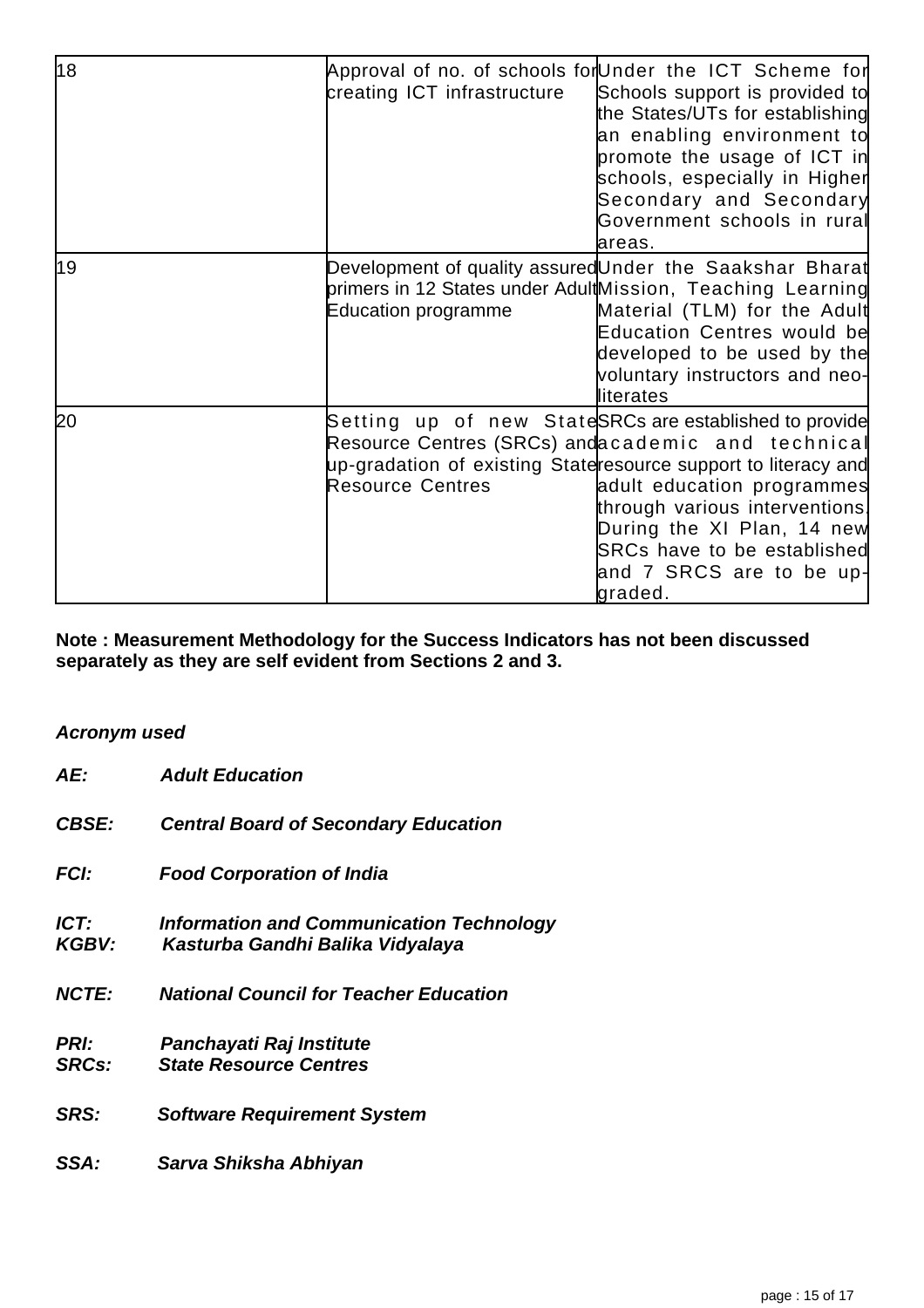#### Section 5:

### Specific Performance Requirements from other Departments

1. Most of the programmes/schemes of the Department of School Education & Literacy are implemented through State/UT Governments. Right from the formulation of the scheme, the Department has to rely heavily upon the State/UT Governments and the local bodies for planning and implementation. Release of funds by the Government of India is contingent upon the utilisation of the previous instalments and other necessary documents being received from the State/UT Governments in time. The exchange of information and fulfilment of various procedural requirements by the State Governments remain a big challenge.

2. Empowerment and capacity building of PRIs by Ministry of Panchayati Raj and State Governments is essential for improving services delivery of school education and literacy. 3. Supply of good quality food grains in time by the FCI has an important bearing on the implementation of the Mid Day Meal Scheme.

4. Convergence with the Total Sanitation Campaign and Drinking Water Programme of the Ministry of Rural Development is essential for providing sufficient drinking water and toilet facilities in elementary schools.

5. Broadband connectivity in Government and Government aided secondary and higher secondary schools is a critical factor affecting the success of the ICT programme.